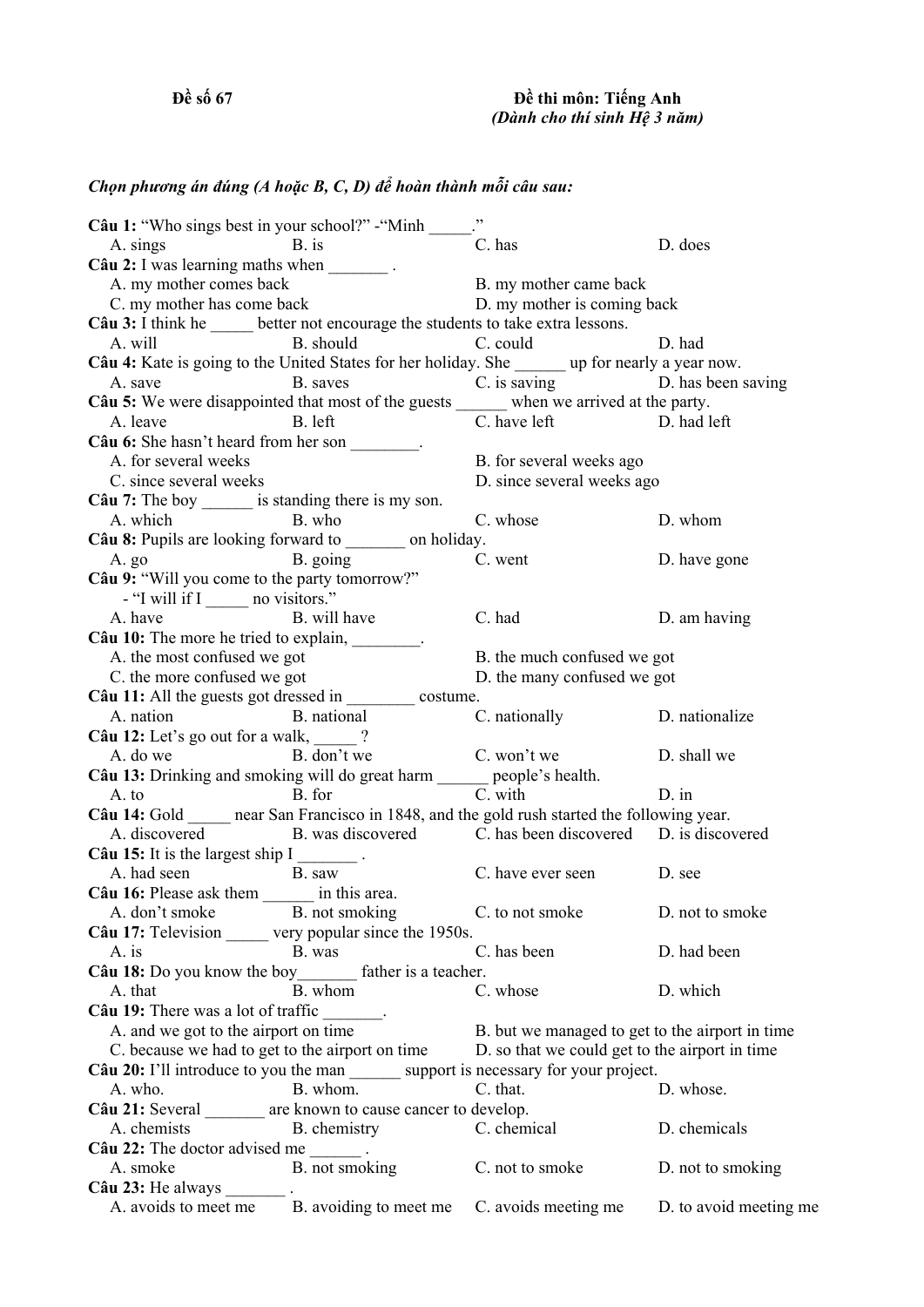|                                                                                          | $C\hat{a}$ <b>u</b> 24: to have lunch with us today?                        |                      |                  |  |
|------------------------------------------------------------------------------------------|-----------------------------------------------------------------------------|----------------------|------------------|--|
|                                                                                          | A. Do you like B. Would you like C. Will you like                           |                      | D. Have you like |  |
|                                                                                          | Câu 25: Everybody in both cars ________ injured in the accident last night. |                      |                  |  |
| $A$ is                                                                                   | B. are                                                                      | C. was               | D. were          |  |
|                                                                                          | Câu 26: His grandfather died the age of 90.                                 |                      |                  |  |
| $A.$ in                                                                                  | B. of                                                                       | $C.$ on              | D. at            |  |
| <b>Câu 27:</b> He thought much of his childhood he lived with his family in the country. |                                                                             |                      |                  |  |
| A. that                                                                                  | B. where                                                                    | C. when              | D. which         |  |
| Câu 28: Dr. Sales is a person I don't have much confidence.                              |                                                                             |                      |                  |  |
| A. whom                                                                                  | B. in whom                                                                  | C. in that           | D. that          |  |
| Câu 29: He the effects of radiation when he suddenly died.                               |                                                                             |                      |                  |  |
| A. was studying                                                                          | B. studied                                                                  | C. had been studying | D. had studied   |  |

## Đọc kỹ đoạn văn sau và chọn phương án đúng (A hoặc B, C, D) cho mỗi chỗ trống từ câu 30 đến câu 34:  **FRIENDS**

To many people, their friends are the most important in their life. Really good friends always (30) joys and sorrows with you and never turn their backs on you. Your best friend may be someone you have known all your life or someome you have grown (31) with.

There are all sorts of things that can  $(32)$  about this special relationship. It may be the result of enjoying the same activities and sharing experiences.Most of us have met someone that we have immediately felt relaxed with as if we had known them for ages. However, it really takes you years to get to know someone well (33) to consider your best friend.

To the majority of us, this is someone we trust completely and (34) understands us better than anyone else. It's the person you can tell him or her your most intimate secrets .

| Câu 30:                  | A. give                  | B. share  |
|--------------------------|--------------------------|-----------|
|                          | C. have                  | D. spend  |
| Câu 31: A. in            |                          | B. on     |
|                          | C. through               | $D.$ up   |
| $C\hat{a}u$ 32: A. bring |                          | B. result |
|                          | C. provide               | D. cause  |
|                          | Câu 33: A. enough        | B. such   |
|                          | C. too                   | D. so     |
|                          | $C\hat{a}u$ 34: A. whose | B. who    |
|                          | C. whom                  | D. which  |

Chon phương án (A hoặc B, C, D) ứng với từ có trong âm chính nhấn vào âm tiết có vi trí khác với ba từ *còn lại trong mỗi câu:* 

| Câu 35:          |           |           |             |
|------------------|-----------|-----------|-------------|
| A. suggest       | B. report | C. profit | D. career   |
| $C\hat{a}$ u 36: |           |           |             |
| A. attend        | B. public | C. damage | D. practice |

## Chọn phương án (A hoặc B, C, D) ứng với câu có nghĩa gần nhất với câu cho sẵn sau đây:

| <b>Câu 37:</b> Tom can run faster than Tim. |                                 |
|---------------------------------------------|---------------------------------|
| A. Tim can run faster than Tom.             | B. Tim can run as fast as Tom.  |
| C. Tim can not run as fast as Tom.          | D. Tom can run as slowly as Tim |

Chọn phương án (A hoặc B, C, D) ứng với từ có phần gạch chân có cách phát âm khác với ba từ còn lại *trong mỗi câu:* 

| Câu 38: |          |         |         |
|---------|----------|---------|---------|
| A. hear | B. clear | C. dear | D. wear |
| Câu 39: |          |         |         |